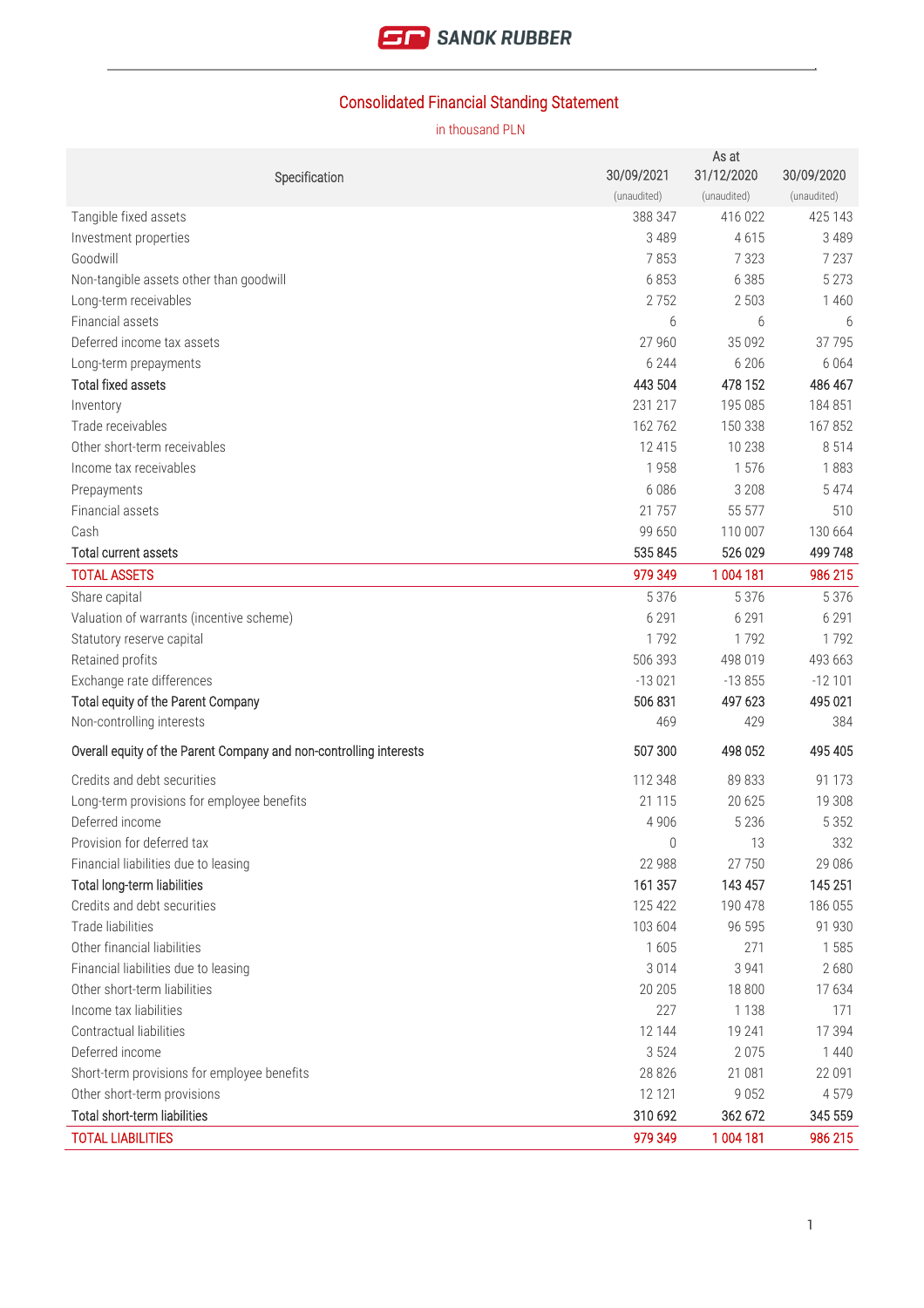

## Consolidated Profit and Loss Account

|                                                                                                                | 01/07/2021  | 01/01/2021  | 01/07/2020  | 01/01/2020  |
|----------------------------------------------------------------------------------------------------------------|-------------|-------------|-------------|-------------|
| Specification                                                                                                  | 30/09/2021  | 30/09/2021  | 30/09/2020  | 30/09/2020  |
|                                                                                                                | (unaudited) | (unaudited) | (unaudited) | (unaudited) |
| Sales revenues                                                                                                 | 279 675     | 883 845     | 265 228     | 706 115     |
| Prime costs of the sale                                                                                        | 226 163     | 714 600     | 215 626     | 582 226     |
| Gross profit (loss) on sales                                                                                   | 53 512      | 169 245     | 49 602      | 123 889     |
| Selling costs                                                                                                  | 9791        | 27 597      | 7714        | 21 2 20     |
| General and administrative costs                                                                               | 32 844      | 92 0 29     | 23 887      | 90 567      |
| Other operating revenues                                                                                       | 2013        | 7953        | 7517        | 22 455      |
| Other operating expenses                                                                                       | 3 5 3 4     | 8 3 7 5     | 1 1 0 4     | 2 1 0 6     |
| Profit/loss on operating activity                                                                              | 9 3 5 6     | 49 197      | 24 4 14     | 32 451      |
| Loss (gain) due to impairment (reversal of losses) on trade and other<br>receivables in accordance with IFRS 9 | $-211$      | $-614$      | $-371$      | 152         |
| Financial revenues                                                                                             | 833         | 3 3 3 5     | 235         | 1094        |
| Financial expenses                                                                                             | 1944        | 4 3 0 5     | 913         | 7019        |
| Gross profit/loss (before taxation)                                                                            | 8034        | 47 613      | 23 3 65     | 26 678      |
| Income tax                                                                                                     | 1760        | 10831       | 3 3 8 9     | $-4214$     |
| Net result                                                                                                     | 6 2 7 4     | 36782       | 19 9 76     | 30 892      |
| attributable to:                                                                                               |             |             |             |             |
| shareholders of the parent company                                                                             | 6 1 9 5     | 36 450      | 19 907      | 30 633      |
| non-controlling shareholders                                                                                   | 79          | 332         | 69          | 259         |
|                                                                                                                |             |             |             |             |
| Weighted average number of shares                                                                              |             | 26 881 922  |             | 26 881 922  |
| Earnings per share                                                                                             |             | 1,36        |             | 1,14        |
| Diluted weighted average shares                                                                                |             | 27 509 164  |             | 27 509 164  |
| Diluted earnings per share                                                                                     |             | 1,33        |             | 1,11        |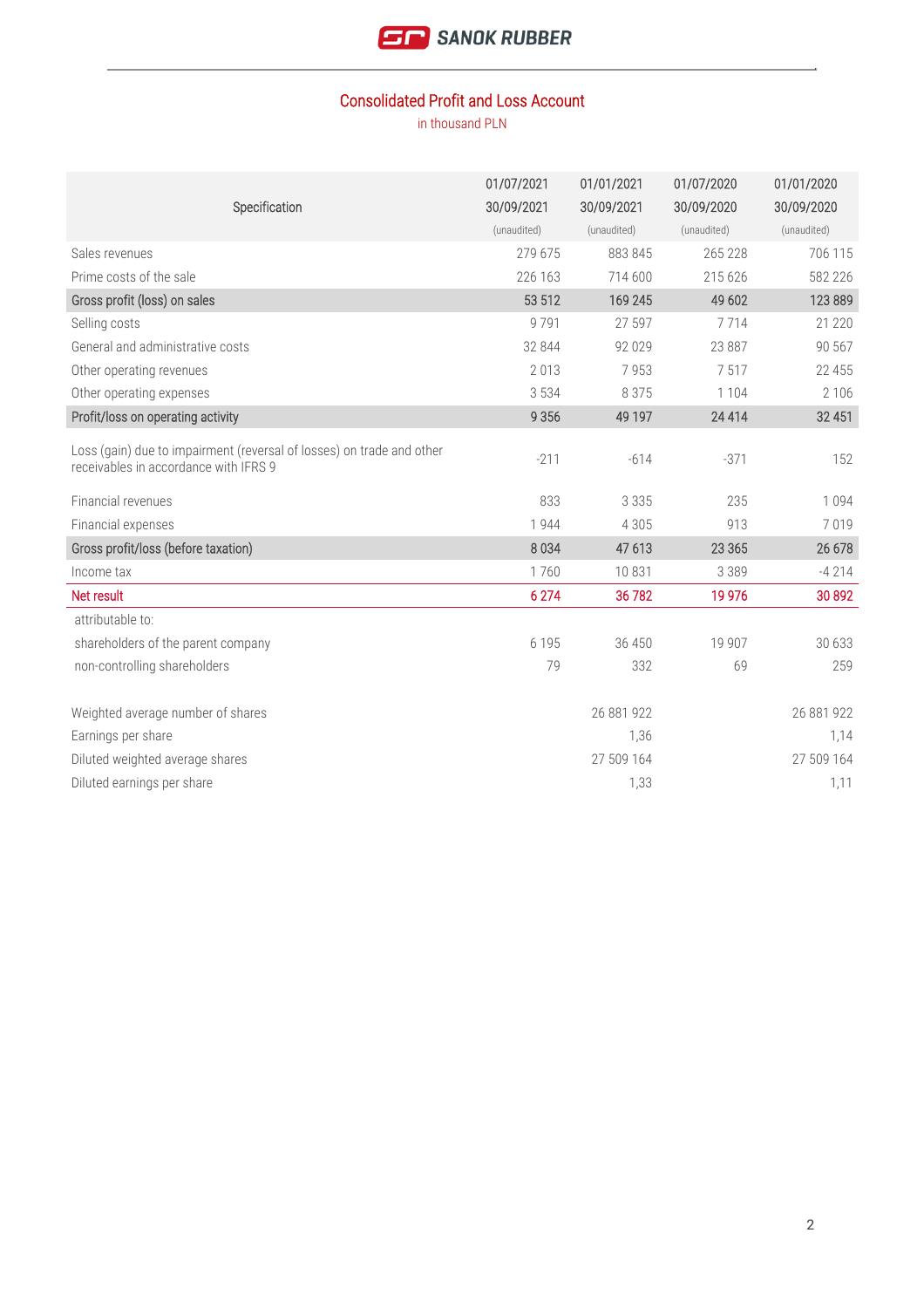

## Consolidated Cash Flow Statement

|                                                                   | For the period from 01/01 to 30/09 |          |
|-------------------------------------------------------------------|------------------------------------|----------|
| Specification                                                     | (unaudited)                        |          |
|                                                                   | 2021                               | 2020     |
| Net profit                                                        | 36 782                             | 30 892   |
| Total adjustments for:                                            | 18797                              | 75 544   |
| Depreciation                                                      | 46 978                             | 46 079   |
| Net foreign exchange rate profit and loss                         | 1 2 4 4                            | 16 515   |
| Net interest and dividends                                        | 2 107                              | 1 2 4 9  |
| Income tax on profit before tax                                   | 3 5 3 3                            | 1 202    |
| Profit (loss) on investment activities                            | $-37$                              | 916      |
| Change in provisions                                              | 11 291                             | 1685     |
| Change in inventory                                               | $-36132$                           | 22 275   |
| Change in receivables                                             | $-14750$                           | $-5764$  |
| Change in liabilities                                             | 2 2 4 6                            | 7961     |
| Change in prepayments and deferred income                         | 5 3 3 5                            | $-8429$  |
| Other adjustments                                                 | 1881                               | $-8005$  |
| Income tax paid                                                   | -4899                              | $-140$   |
| Net cash flows from operating activity                            | 55 579                             | 106 436  |
| Inflows from sale of fixed assets and intangible and legal assets | 162                                | 355      |
| Purchase of fixed assets and intangible and legal assets          | $-24951$                           | $-36759$ |
| Other investment cash flows                                       | 33 527                             | $-8771$  |
| Środki pieniężne netto z działalności inwestycyjnej               | 8738                               | $-45175$ |
| Change in the balance of credits                                  | $\mathbf{0}$                       | 54 814   |
| Loans repayment                                                   | $-42793$                           | $-60645$ |
| Paid interest                                                     | $-2107$                            | $-2152$  |
| Financial expenditure on lease                                    | $-2987$                            | $-2390$  |
| Dividends paid to owners                                          | $-26882$                           | $\theta$ |
| Other revenues/expenses                                           | 97                                 | 63       |
| Net cash flows from financing activity                            | $-74672$                           | $-10310$ |
| Change in cash and cash equivalents                               | $-10355$                           | 50 951   |
| Net exchange differences in cash and cash equivalents             | $-2$                               | $-14$    |
| Opening balance of cash                                           | 110 007                            | 79727    |
| Net change in cash                                                | $-10357$                           | 50 937   |
| Closing balance of cash                                           | 99 650                             | 130 664  |
| including of limited disposability                                | 259                                | 276      |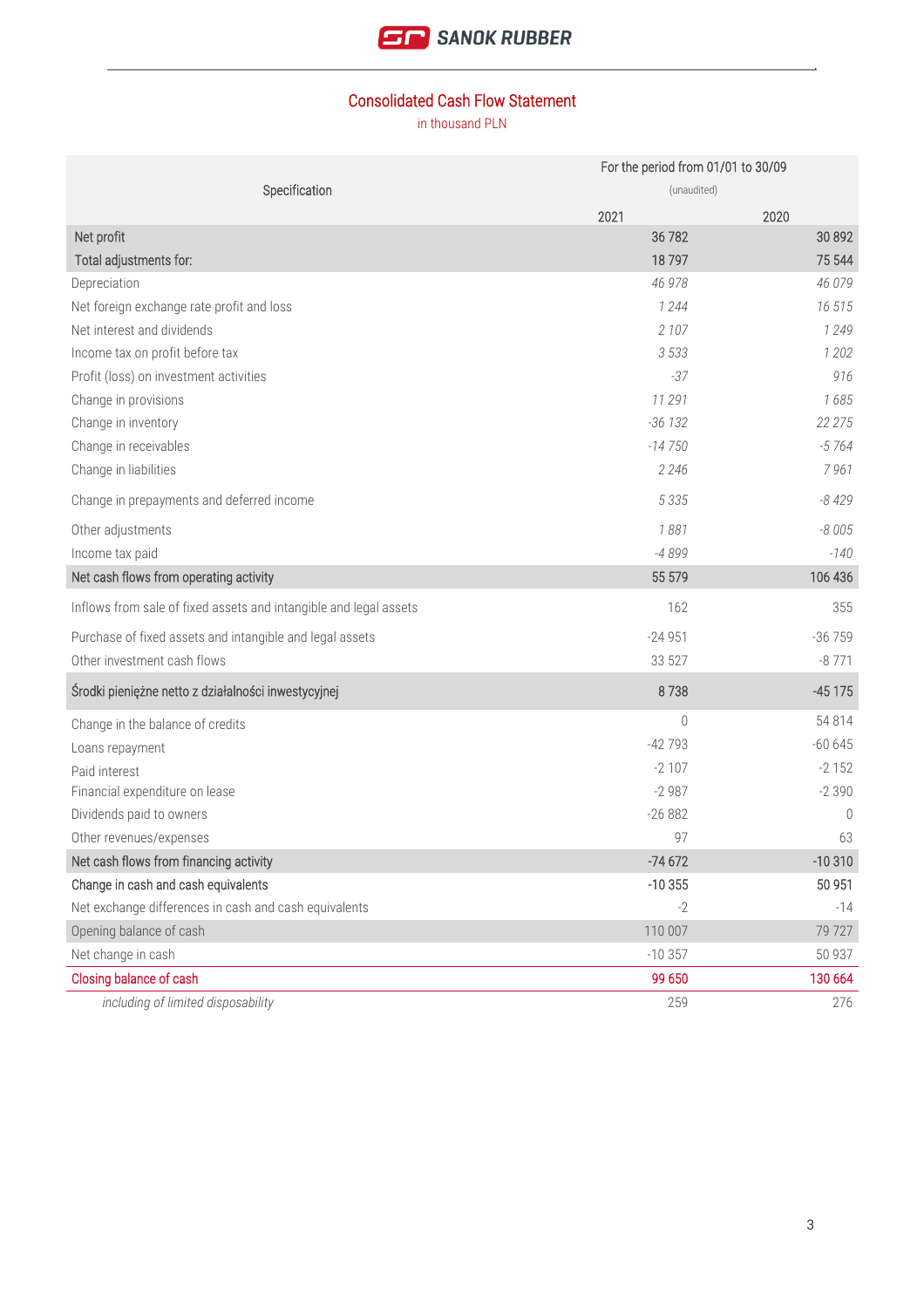

# Financial Standing Statement of SANOK RC SA

|                                                 | As at            |            |                  |
|-------------------------------------------------|------------------|------------|------------------|
|                                                 | 30.09.2021       | 31.12.2020 | 30.09.2020       |
|                                                 | (unaudited)      |            | (unaudited)      |
| Tangible fixed assets                           | 308 306          | 330 112    | 337 114          |
| Investment real estate                          | $\left( \right)$ | $\bigcirc$ | $\left( \right)$ |
| Intangible assets                               | 5 5 1 2          | 4801       | 3860             |
| Other long-term accounts receivable             | 2752             | 2 5 0 3    | 1460             |
| Shares                                          | 40 841           | 24 990     | 24 990           |
| Financial assets                                | 142 927          | 139 422    | 118 548          |
| Deferred income tax assets                      | 22 285           | 30 705     | 33 400           |
| Long-term active prepayments and accrued income | 2 6 4 9          | 1957       | 1613             |
| <b>Total fixed assets</b>                       | 525 272          | 534 490    | 520 985          |
| <b>Stocks</b>                                   | 144 253          | 105 999    | 105 288          |
| Trade accounts receivable                       | 137 438          | 126 923    | 141 378          |
| Other short-term accounts receivable            | 10 255           | 5974       | 4 4 5 7          |
| Active prepayments and accrued income           | 2 9 7 0          | 2047       | 2634             |
| Financial assets                                | 22 503           | 58 134     | 21 622           |
| Cash and cash equivalents                       | 82 016           | 99 610     | 111 285          |
| <b>Total current assets</b>                     | 399 435          | 398 687    | 386 664          |
| <b>TOTAL ASSETS</b>                             | 924 707          | 933 177    | 907 649          |
| Share capital                                   | 5 3 7 6          | 5 3 7 6    | 5 3 7 6          |
| Reserve funds                                   | 1792             | 1792       | 1792             |
| Capital from the valuation of warrants          | 6 2 9 1          | 6 2 9 1    | 6 2 9 1          |
| Retained profit                                 | 540 893          | 520 507    | 524725           |
| Total shareholders' equity                      | 554 352          | 533 966    | 538 184          |
| Credits                                         | 101 981          | 84 318     | 82 066           |
| <b>Financial liabilities</b>                    | 13 342           | 12765      | 11 622           |
| Provisions                                      | 20 335           | 21 061     | 22 0 22          |
| Income from future periods                      | 34               | 24         | $\theta$         |
| Total long-term liabilities                     | 135 692          | 118 169    | 115710           |
| Credits and debt securities                     | 113 596          | 157 443    | 155 448          |
| Trade liabilities                               | 72 141           | 63 971     | 61 943           |
| <b>Financial liabilities</b>                    | 3641             | 2 2 2 7    | 1925             |
| Other short-term liabilities                    | 9 4 0 8          | 12 418     | 7 3 3 6          |
| Income tax liabilities                          | 1                | 1 1 2 0    | $\Omega$         |
| Liabilities related to the contract             | 3 3 9 3          | 3683       | 3873             |
| Income from future periods                      | 167              | $\sqrt{2}$ | 10               |
| Provisions                                      | 32 316           | 40 179     | 23 220           |
| Total short-term liabilities                    | 234 663          | 281 043    | 253 755          |
| <b>TOTAL LIABILITIES</b>                        | 924 707          | 933 177    | 907 649          |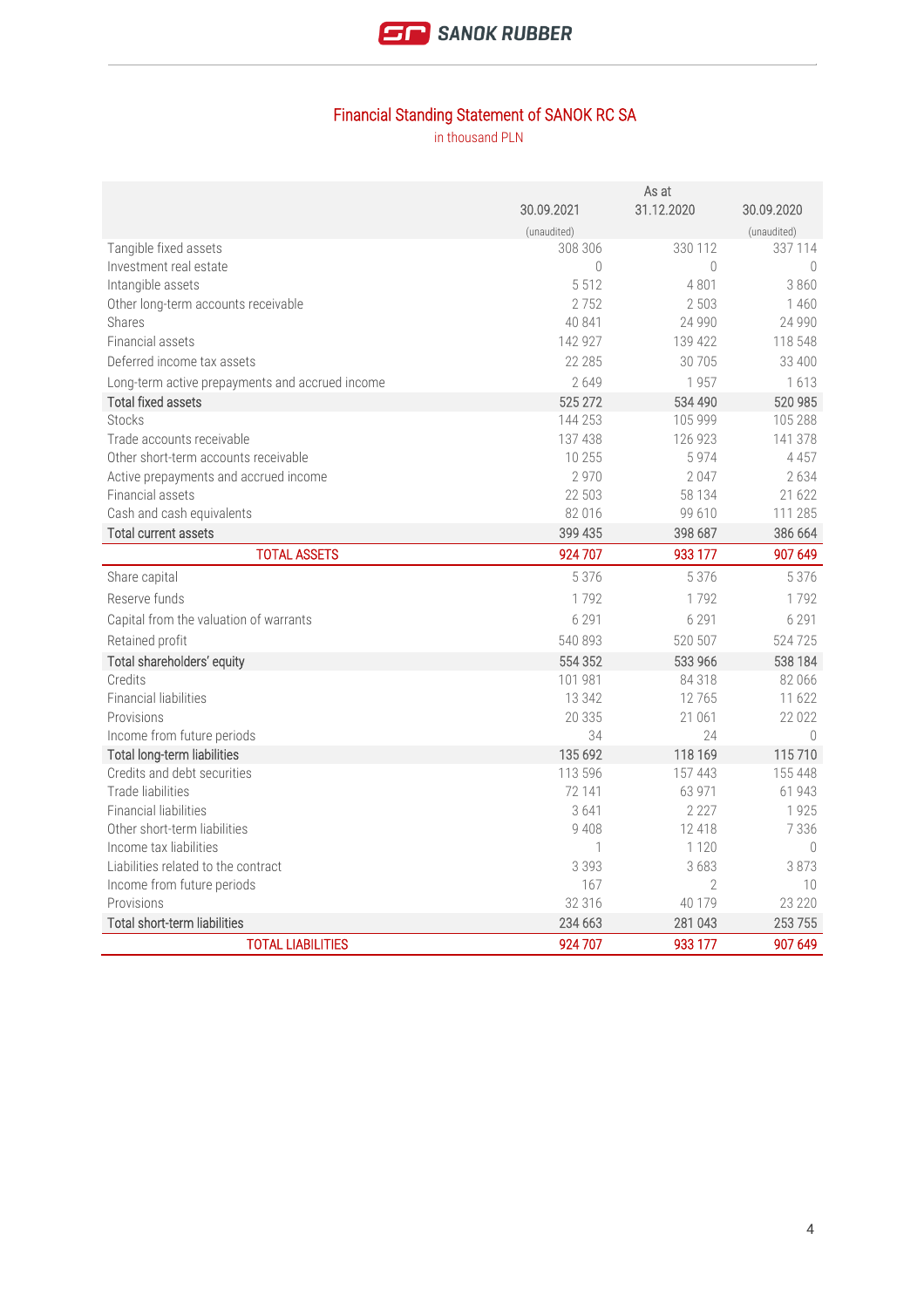

#### Profit and Loss Account of SANOK RC SA

|                                                                           | 01.07.2021<br>30.09.2021 | 01.01.2021<br>30.09.2021 | 01.07.2020<br>30.09.2020 | 01.01.2020<br>30.09.2020 |
|---------------------------------------------------------------------------|--------------------------|--------------------------|--------------------------|--------------------------|
|                                                                           | (unaudited)              | (unaudited)              | (unaudited)              | (unaudited)              |
| Sales revenue                                                             | 189 568                  | 608 953                  | 183761                   | 484 659                  |
| Cost of sales                                                             | 156 026                  | 499 146                  | 151 636                  | 396 509                  |
| Gross profit on sales                                                     | 33 542                   | 109 807                  | 32 1 25                  | 88 150                   |
| Selling cost                                                              | 3790                     | 10 184                   | 2 3 6 0                  | 6 2 1 1                  |
| General and administrative expenses                                       | 18 411                   | 49 4 9 3                 | 12 148                   | 53 822                   |
| Core business result                                                      | 11 341                   | 50 130                   | 17617                    | 28 117                   |
| Other operating income                                                    | 1 2 1 4                  | 5314                     | 5857                     | 12 8 5 9                 |
| Other operating expenses                                                  | 142                      | 759                      | $-196$                   | 742                      |
| Operating result                                                          | 12 413                   | 54 685                   | 23 670                   | 40 234                   |
| Losses on write-downs / gains on reversals of write-downs<br>under IFRS 9 | 106                      | $-272$                   | 200                      | 341                      |
| Interest income                                                           | 1612                     | 4746                     | 1 4 7 4                  | 4729                     |
| Financial income                                                          | 586                      | 4 3 8 1                  | 1 2 9 6                  | 2 1 3 9                  |
| Financial expenses                                                        | 2 1 3 9                  | 4764                     | 425                      | 5 4 1 1                  |
| Pre-tax profit                                                            | 12 3 6 6                 | 59 320                   | 25815                    | 41 350                   |
| Income tax                                                                | 1826                     | 10 590                   | 2 9 2 6                  | $-5068$                  |
| current                                                                   | 233                      | 1890                     | 0                        | 0                        |
| deferred                                                                  | 1251                     | 372                      | -64                      | $-159$                   |
| deferred (activities in Polish Investment Zone)                           | 342                      | 8328                     | 2989                     | $-4909$                  |
| Net profit                                                                | 10 540                   | 48730                    | 22 8 89                  | 46 418                   |
|                                                                           |                          |                          |                          |                          |
| Weighted-average number of shares                                         |                          | 26 881 922               |                          | 26 881 922               |
| Earnings per share                                                        |                          | 1,81                     |                          | 1,73                     |
| Weighted-average diluted number of shares                                 |                          | 27 509 164               |                          | 27509164                 |
| Diluted earnings per share                                                |                          | 1,77                     |                          | 1,69                     |